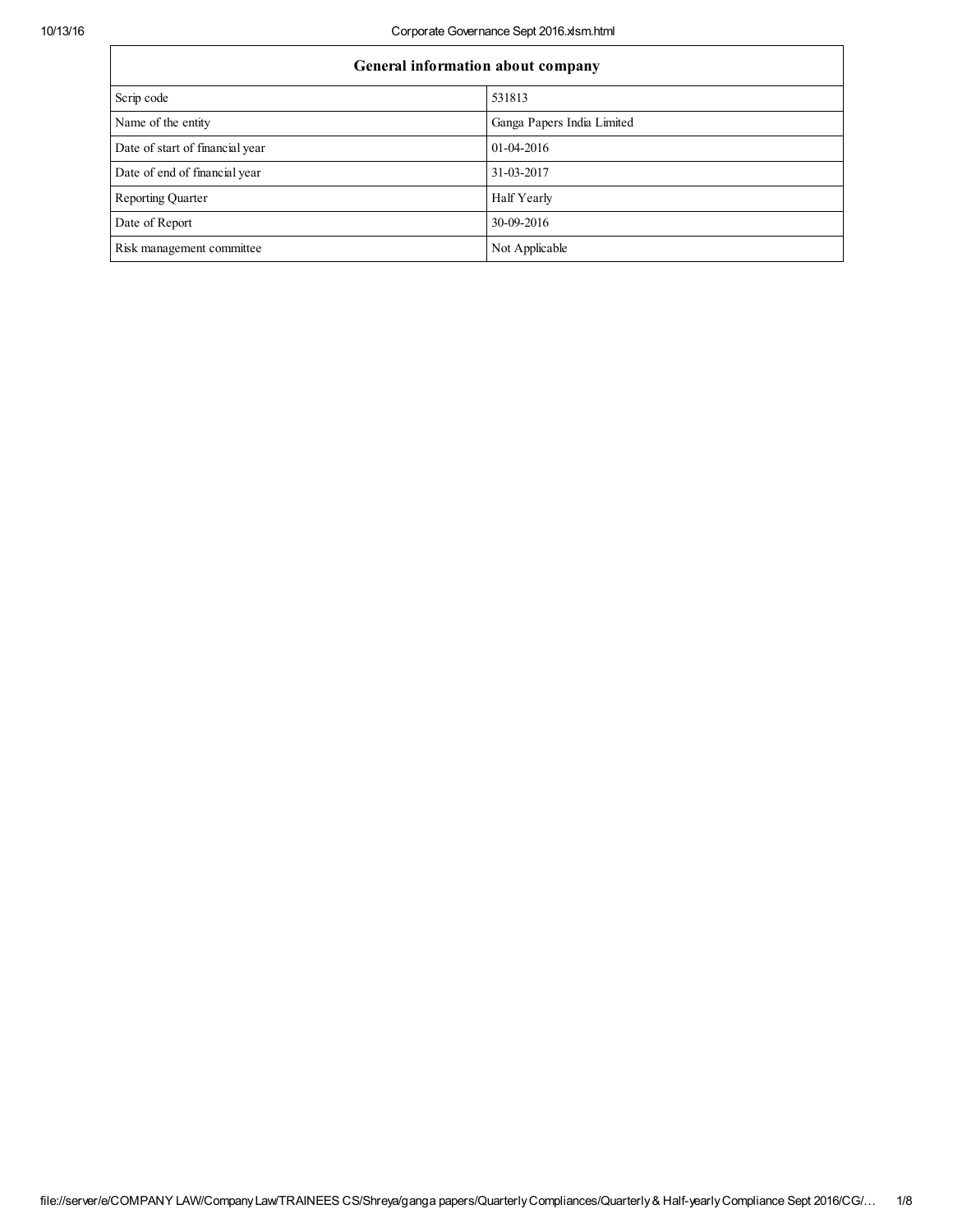|                | <b>Annexure 1</b>                                                |                                                         |                                                                |  |  |
|----------------|------------------------------------------------------------------|---------------------------------------------------------|----------------------------------------------------------------|--|--|
|                | Annexure 1                                                       |                                                         |                                                                |  |  |
|                | <b>III. Meeting of Board of Directors</b>                        |                                                         |                                                                |  |  |
|                | Disclosure of notes on meeting of board of directors explanatory |                                                         |                                                                |  |  |
| <b>Sr</b>      | $Date(s)$ of meeting (if any) in the<br>previous quarter         | $Date(s)$ of meeting (if any) in the<br>current quarter | Maximum gap between any two consecutive (in<br>number of days) |  |  |
|                | 30-05-2016                                                       |                                                         |                                                                |  |  |
| $\overline{2}$ |                                                                  | 13-08-2016                                              | 74                                                             |  |  |
| 3              |                                                                  | 26-08-2016                                              | 12                                                             |  |  |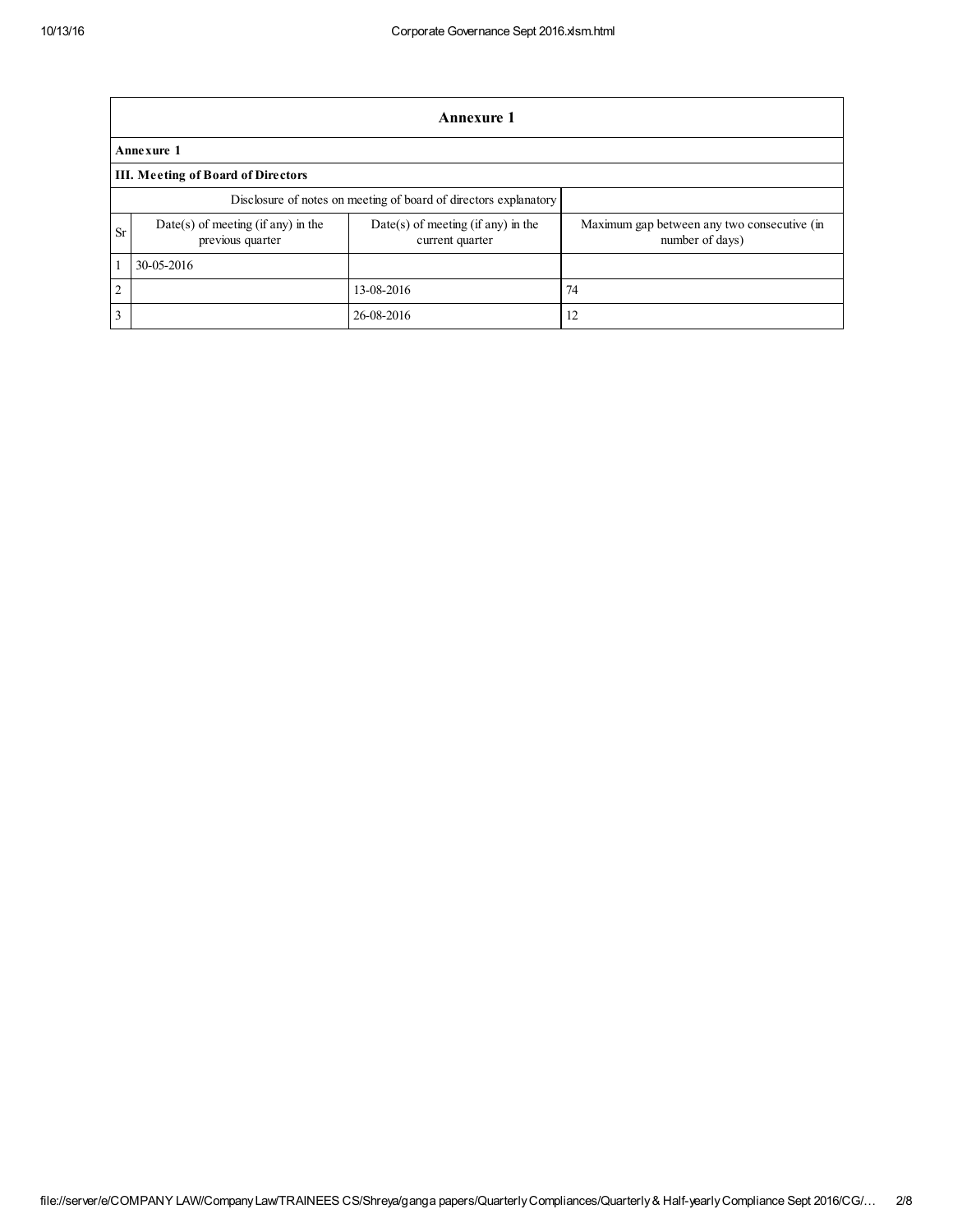|                | Annexure 1                                               |                                                                     |                                                     |                                                              |                                                                     |                                                                               |                               |
|----------------|----------------------------------------------------------|---------------------------------------------------------------------|-----------------------------------------------------|--------------------------------------------------------------|---------------------------------------------------------------------|-------------------------------------------------------------------------------|-------------------------------|
|                | <b>IV. Meeting of Committees</b>                         |                                                                     |                                                     |                                                              |                                                                     |                                                                               |                               |
|                | Disclosure of notes on meeting of committees explanatory |                                                                     |                                                     |                                                              |                                                                     |                                                                               |                               |
| <b>Sr</b>      | Name of<br>Committee                                     | $Date(s)$ of meeting<br>of the committee in<br>the relevant quarter | Whether<br>requirement of<br>Quorum met<br>(Yes/No) | Requirement of<br>Ouorum met<br>(details)                    | $Date(s)$ of meeting<br>of the committee in<br>the previous quarter | Maximum gap between<br>any two consecutive<br>meetings (in number of<br>days) | Name of<br>other<br>committee |
|                | Audit<br>Committee                                       | 13-08-2016                                                          | Yes                                                 | All members of<br>the committee<br>present in the<br>meeting | 30-05-2016                                                          | 74                                                                            |                               |
| $\overline{2}$ | Nomination<br>and<br>remuneration<br>committee           | 26-08-2016                                                          | Yes                                                 | All members of<br>the committee<br>present in the<br>meeting |                                                                     | 198                                                                           |                               |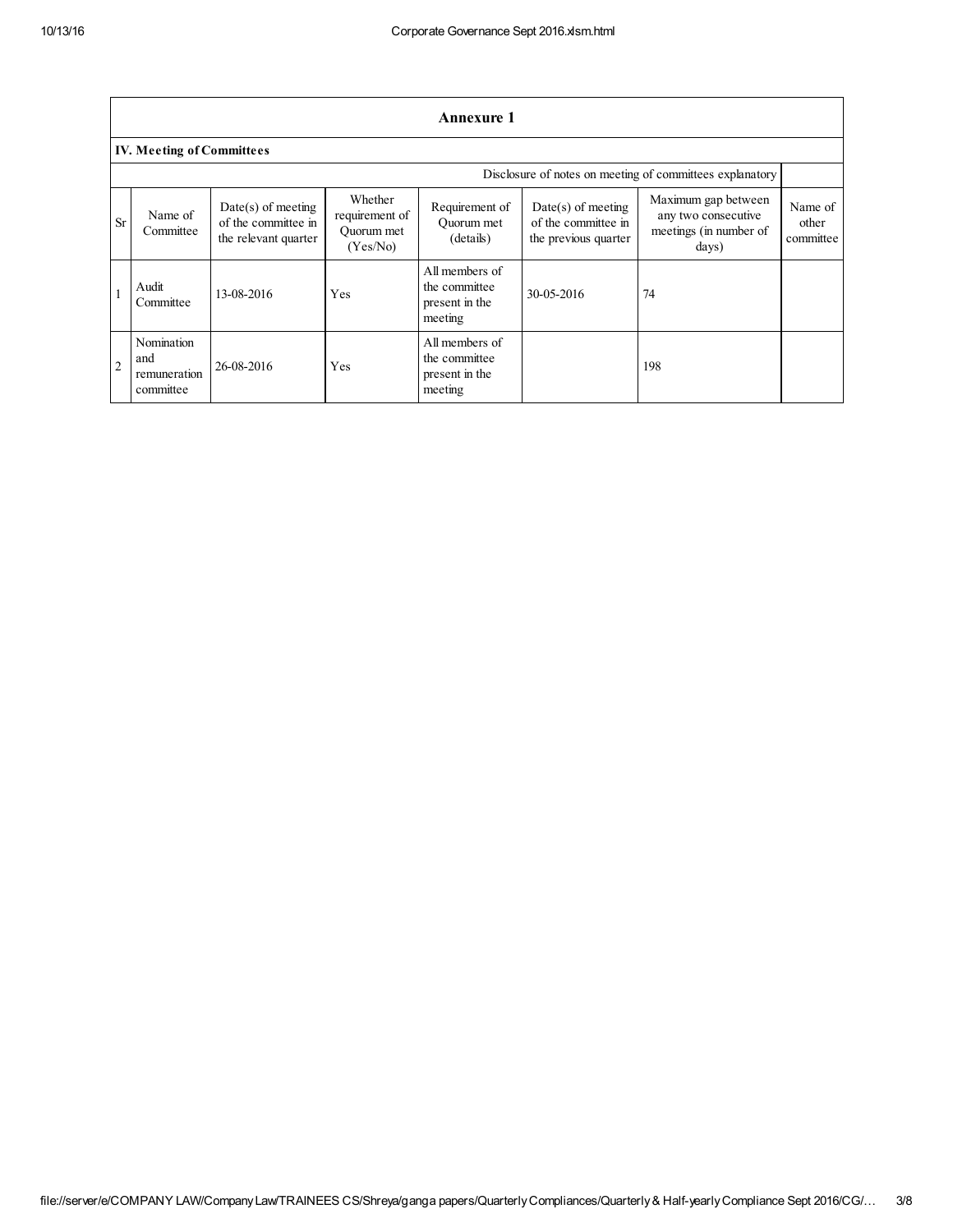|                               | Annexure 1                                                                                                |                                  |                                                                    |  |
|-------------------------------|-----------------------------------------------------------------------------------------------------------|----------------------------------|--------------------------------------------------------------------|--|
| V. Related Party Transactions |                                                                                                           |                                  |                                                                    |  |
| Sr                            | Subject                                                                                                   | Compliance status<br>(Yes/No/NA) | If status is "No" details of non-<br>compliance may be given here. |  |
|                               | Whether prior approval of audit committee obtained                                                        | NΑ                               |                                                                    |  |
| $\overline{c}$                | Whether shareholder approval obtained for material RPT                                                    | NΑ                               |                                                                    |  |
| $\mathbf{3}$                  | Whether details of RPT entered into pursuant to omnibus approval have<br>been reviewed by Audit Committee | NA                               |                                                                    |  |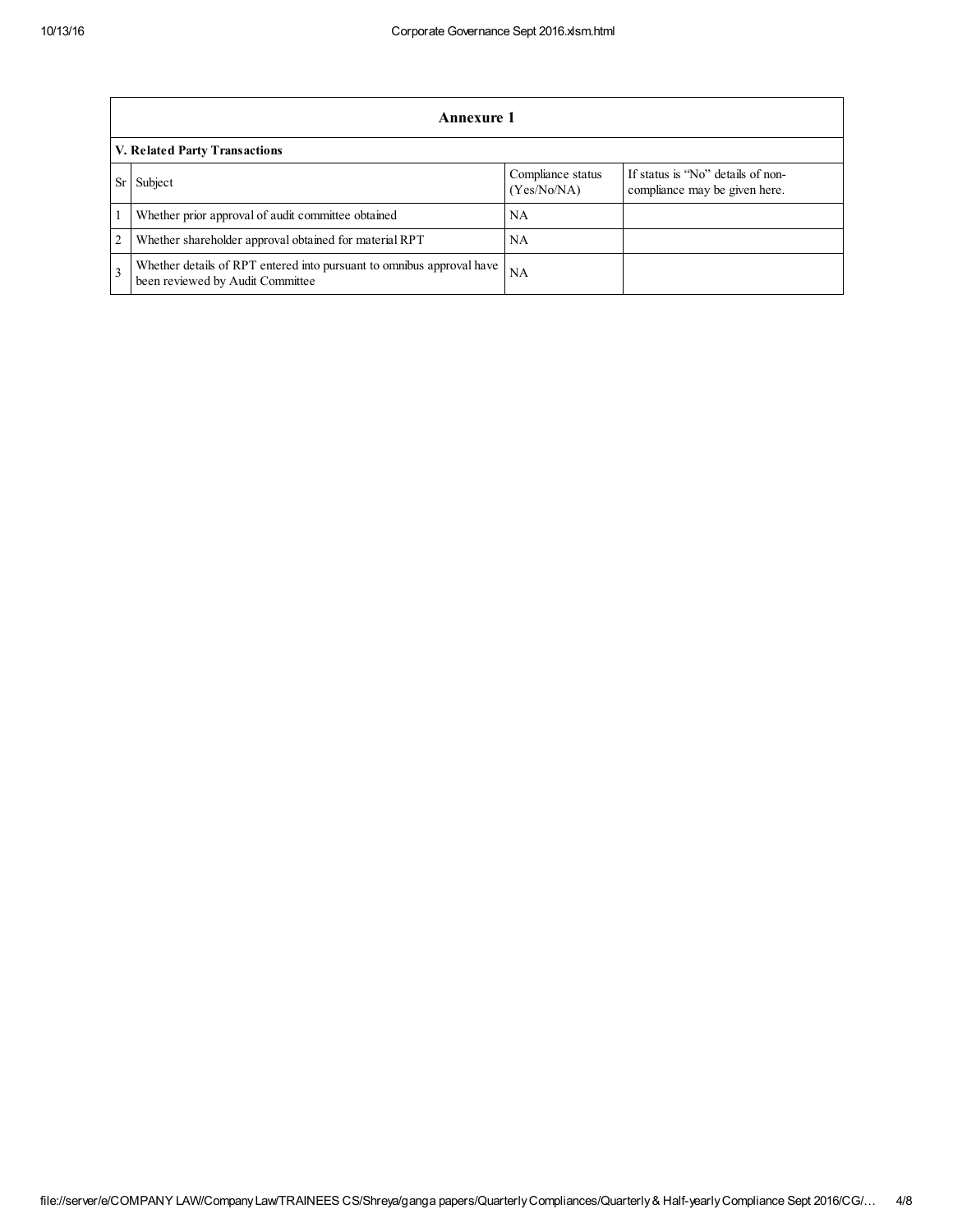|                | <b>Annexure 1</b>                                                                                                                                                                                               |           |  |  |  |  |
|----------------|-----------------------------------------------------------------------------------------------------------------------------------------------------------------------------------------------------------------|-----------|--|--|--|--|
|                | VI. Affirmations                                                                                                                                                                                                |           |  |  |  |  |
| <b>Sr</b>      | Subject                                                                                                                                                                                                         |           |  |  |  |  |
|                | The composition of Board of Directors is in terms of SEBI (Listing obligations and disclosure requirements) Regulations,<br>2015                                                                                | Yes       |  |  |  |  |
| $\overline{c}$ | The composition of the following committees is in terms of SEBI(Listing obligations and disclosure requirements)<br>Regulations, 2015 a. Audit Committee                                                        | Yes       |  |  |  |  |
| 3              | The composition of the following committees is in terms of SEBI(Listing obligations and disclosure requirements)<br>Regulations, 2015. b. Nomination & remuneration committee                                   | Yes       |  |  |  |  |
| $\overline{4}$ | The composition of the following committees is in terms of SEBI(Listing obligations and disclosure requirements)<br>Regulations, 2015. c. Stakeholders relationship committee                                   | Yes       |  |  |  |  |
| 5              | The composition of the following committees is in terms of SEBI(Listing obligations and disclosure requirements)<br>Regulations, 2015. d. Risk management committee (applicable to the top 100 listed entities) | <b>NA</b> |  |  |  |  |
| 6              | The committee members have been made aware of their powers, role and responsibilities as specified in SEBI (Listing<br>obligations and disclosure requirements) Regulations, 2015.                              | Yes       |  |  |  |  |
| $\overline{7}$ | The meetings of the board of directors and the above committees have been conducted in the manner as specified in<br>SEBI (Listing obligations and disclosure requirements) Regulations, 2015.                  | Yes       |  |  |  |  |
| 8              | This report and/or the report submitted in the previous quarter has been placed before Board of Directors.                                                                                                      | Yes       |  |  |  |  |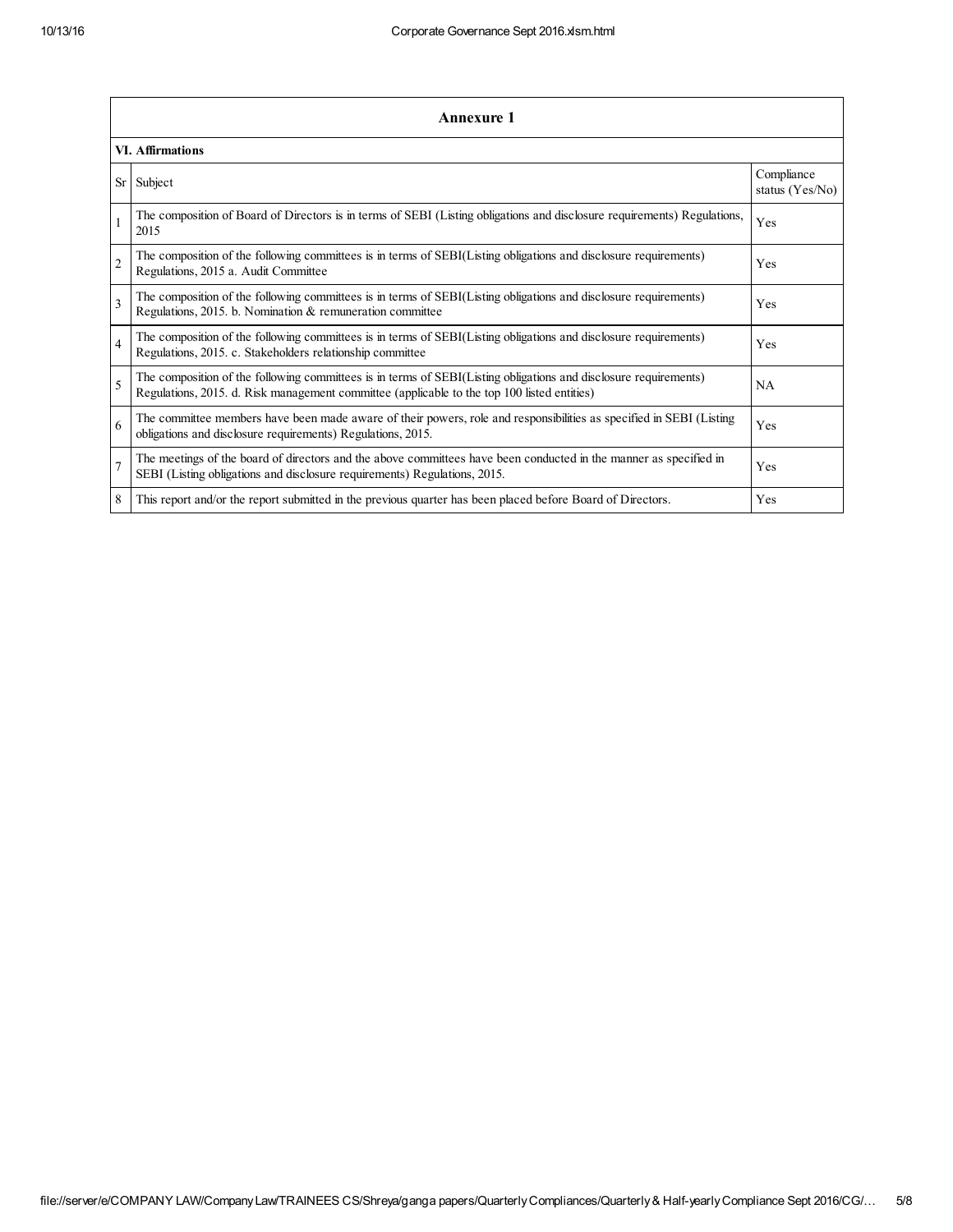|                | <b>Annexure III</b><br>Annexure III to be submitted by listed entity at the end of 6 months after end of financial year along-with second quarter report<br>of next financial year   |                                              |                                     |                                                                      |  |
|----------------|--------------------------------------------------------------------------------------------------------------------------------------------------------------------------------------|----------------------------------------------|-------------------------------------|----------------------------------------------------------------------|--|
|                |                                                                                                                                                                                      |                                              |                                     |                                                                      |  |
|                | <b>I. Affirmations</b>                                                                                                                                                               |                                              |                                     |                                                                      |  |
| <b>Sr</b>      | Broad heading                                                                                                                                                                        | Regulation<br>Number                         | Compliance<br>status<br>(Yes/No/NA) | If status is "No" details of<br>non-compliance may be<br>given here. |  |
|                | Copy of the annual report including balance sheet, profit and loss account,<br>directors report, corporate governance report, business responsibility report<br>displayed on website | 46(2)                                        | Yes                                 |                                                                      |  |
| $\overline{2}$ | Presence of Chairperson of Audit Committee at the Annual General<br>Meeting                                                                                                          | 18(1)(d)                                     | Yes                                 |                                                                      |  |
| $\mathbf{3}$   | Presence of Chairperson of the nomination and remuneration committee at<br>the annual general meeting                                                                                | 19(3)                                        | Yes                                 |                                                                      |  |
| 4              | Whether "Corporate Governance Report" disclosed in Annual Report                                                                                                                     | $34(3)$ read with<br>para C of<br>Schedule V | Yes                                 |                                                                      |  |
|                | Any other information to be provided                                                                                                                                                 |                                              |                                     |                                                                      |  |